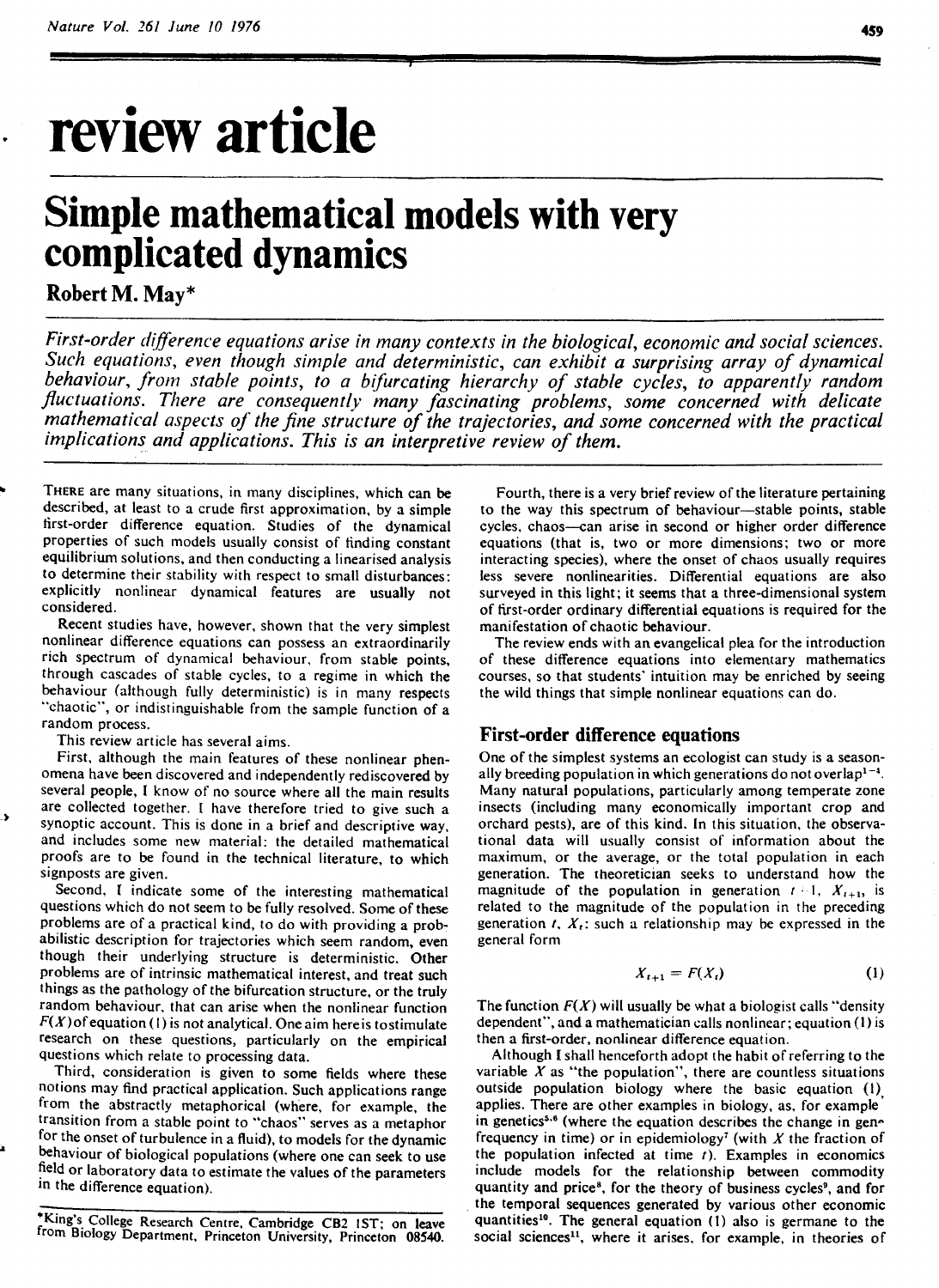460

learning (where  $X$  may be the number of bits of information that can be remembered after an interval  $t$ ), or in the propagation of rumours in variously structured societies (where  $X$  is the number of people to have heard the rumour after time  $t$ ). The imaginative reader will be able to invent other contexts for equation (I).

In many of these contexts, and for biological populations in particular, there is a tendency for the variable  $X$  to increase from one generation to the next when it is small, and for it to decrease when it is large. That is, the nonlinear function  $F(X)$ often has the following properties:  $F(0)=0$ ;  $F(X)$  increases monotonically as X increases through the range  $0 < X < A$ (with  $F(X)$  attaining its maximum value at  $X = A$ ); and  $F(X)$ decreases monotonically as X increases beyond  $X = A$ . Moreover,  $F(X)$  will usually contain one or more parameters which "tune" the severity of this nonlinear behaviour; parameters which tune the steepness of the hump in the  $F(X)$  curve. These parameters will typically have some biological or economic or sociological significance.

A specific example is afforded by the equation<sup>1,4,12-23</sup>

$$
N_{t+1} = N_t(a - bN_t) \tag{2}
$$

This is sometimes called the "logistic" difference equation. In the limit  $b=0$ , it describes a population growing purely exponentially (for  $a > 1$ ); for  $b \neq 0$ , the quadratic nonlinearity produces a growth curve with a hump, the steepness of which is tuned by the parameter a. By writing  $X = bN/a$ , the equation may be brought into canonical form<sup>1,4,12-23</sup>

$$
X_{t+1} = aX_t (1 - X_t) \tag{3}
$$

In this form, which is illustrated in Fig. 1, it is arguably the simplest nonlinear difference equation. I shall use equation (3) for most of the numerical examples and illustrations in this article. Although attractive to mathematicians by virtue of its extreme simplicity, in practical applications equation (3) has the disadvantage that it requires  $\overline{X}$  to remain on the interval  $0 < X < 1$ ; if X ever exceeds unity, subsequent iterations diverge towards  $-\infty$  (which means the population becomes extinct). Furthermore,  $F(X)$  in equation (3) attains a maximum value of  $a/4$  (at  $X=\frac{1}{2}$ ); the equation therefore possesses non-trivial dynamical behaviour only if  $a < 4$ . On the other hand, all trajectories are attracted to  $X=0$  if  $a<1$ . Thus for non-trivial

Fig. 1 A typical form for the relationship between  $X_{i+1}$  and  $X_i$ described by equation (1). The curves are for equation (3), with  $a = 2.707$  (a); and  $a = 3.414$  (b). The dashed lines indicate the slope at the "fixed points" where  $F(X)$  intersects the 45° line: for the case a this slope point is stable; for b the slope is steeper than  $-45^{\circ}$ , and the point is unstable.



dynamical behaviour we require  $1 < a < 4$ ; failing this, the population becomes extinct.

Another example, with a more secure provenance in the biological literature<sup>1,23-27</sup>, is the equation

$$
X_{t+1} = X_t \exp[r(1 - X_t)] \tag{4}
$$

This again describes a population with a propensity to simple exponential growth at low densities, and a tendency to decrease at high densities. The steepness of this nonlinear behaviour is tuned by the parameter  $r$ . The model is plausible for a single species population which is regulated by an epidemic disease at high density<sup>28</sup>. The function  $F(X)$  of equation (4) is slightly more complicated than that of equation (3), but has the compensating advantage that local stability implies global stability<sup>1</sup> for all  $X>0$ .

The forms (3) and (4) by no means exhaust the list of singlehumped functions  $F(X)$  for equation (1) which can be culled from the ecological literature. A fairly full such catalogue is given, complete with references, by May and Oster<sup>1</sup>. Other similar mathematical functions are given by Metropolis et al.<sup>16</sup>. Yet other forms for  $F(X)$  are discussed under the heading of "mathematical curiosities" below.

#### **Dynamic properties of equation (1)**

Possible constant, equilibrium values (or "fixed points") of  $X$  in equation (1) may be found algebraically by putting  $X_{t+1} = X_t =$  $X^*$ , and solving the resulting equation

$$
X^* = F(X^*)
$$
 (5)

An equivalent graphical method is to find the points where the curve  $F(X)$  that maps  $X_i$  into  $X_{i+1}$  intersects the 45° line,  $X_{t+1} = X_t$ , which corresponds to the ideal nirvana of zero population growth; see Fig. 1. For the single-hump curves discussed above, and exemplified by equations (3) and (4), there are two such points: the trivial solution  $X=0$ , and a non-trivial solution  $X^*$  (which for equation (3) is  $X^* = -[1/a]$ ).

The next question concerns the stability of the equilibrium point  $X^*$ . This can be seen<sup>24, 25, 19-21, 1.4</sup> to depend on the slope of the  $F(X)$  curve at  $X^*$ . This slope, which is illustrated by the dashed lines in Fig. I, can be designated

$$
\lambda^{(1)}(X^*) = [dF/dX]_{X=x^*}
$$
 (6)

So long as this slope lies between  $45^{\circ}$  and  $-45^{\circ}$  (that is,  $\lambda^{(1)}$ ) between  $+1$  and  $-1$ ), making an acute angle with the  $45^{\circ}$  ZPG between +1 and -1), making an acute angle with the 45° ZPG line, the equilibrium point  $X^*$  will be at least locally stable, attracting all trajectories in its neighbourhood. In equation (3), for example, this slope is  $\lambda^{(1)}=2-a$ : the equilibrium point is therefore stable, and attracts all trajectories originating in the interval  $0 < X < 1$ , if and only if  $1 < a < 3$ .

As the relevant parameters are tuned so that the curve  $F(X)$ becomes more and more steeply humped, this stability-determining slope at  $X^*$  may eventually steepen beyond  $-45^{\circ}$  (that is,  $\lambda^{(1)}$  < -1), whereupon the equilibrium point  $X^*$  is no longer stable.

What happens next? What happens, for example, for  $a > 3$  in equation (3)?

To answer this question, it is helpful to look at the map which relates the populations at successive intervals 2 generations apart; that is, to look at the function which relates  $X_{t+2}$  to  $X_t$ . This second iterate of equation (1) can be written

$$
X_{t+2} = F[F(X_t)] \tag{7}
$$

or, introducing an obvious piece of notation, **1~** 

$$
X_{t+2} = F^{(2)}(X_t) \tag{8}
$$

The map so derived fromequation (3) is illustrated in Figs 2and 3. Population values which recur every second generation (that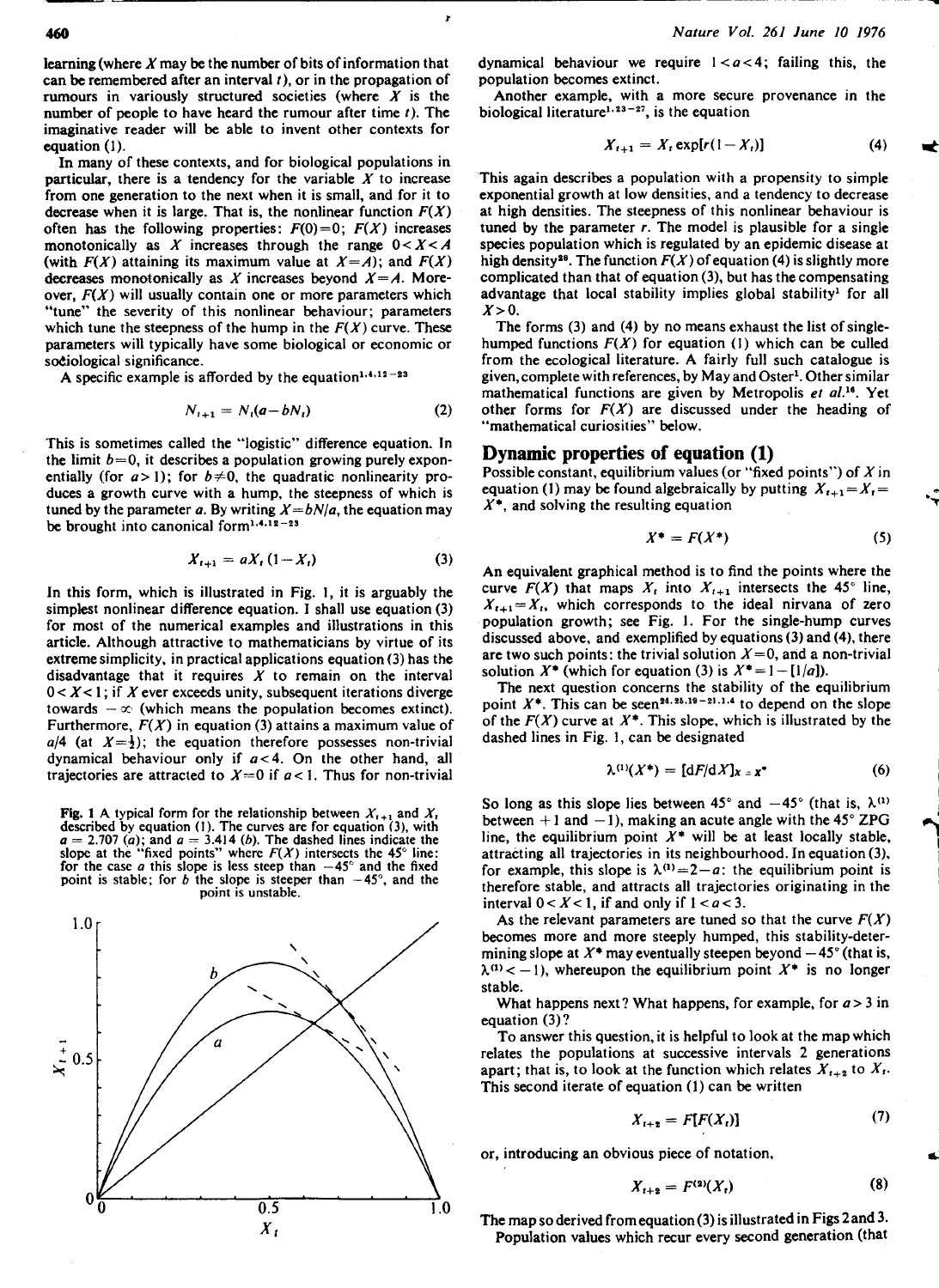

**Example 19 For the properties of the control** (3) it is denoted  $a_c$ :  $a_c = 3.5700$ ...<br>
the basic fixed point is stable, and it is the only point at which<br>
the basic fixed point is stable, and it is the only point at whic

$$
X^* = F^{(2)}(X^*) \tag{9}
$$

and the 45<sup>°</sup> line, as shown in Figs 2 and 3. Clearly the equi-<br>librium point  $X^*$  of equation (5) is a solution of equation (9); As the parameter increases beyond the critical value, at first librium point  $X^*$  of equation (5) is a solution of equation (9); the basic fixed point of period 1 is a degenerate case of a period **2 solution. We now make a simple, but crucial, observation<sup>1</sup>:** the slope of the curve  $F^{(2)}(X)$  at the point  $X^*$ , defined as  $\lambda^{(2)}(X^*)$  and illustrated by the dashed lines in Figs 2 and 3, is the square of the corresponding slope of  $F(X)$ 

$$
\lambda^{(2)}(X^*) = [\lambda^{(1)}(X^*)]^2 \tag{10}
$$

This fact can now be used to make plain what happens when the fixed point  $X^*$  becomes unstable. If the slope of  $F(X)$  is less than  $-45^\circ$  (that is,  $|\lambda^{(1)}|$ <1), as illustrated by curve *u* in Fig. 1, smaller odd periods are picked up, until at last the three-point then  $X^*$  is stable. Also, from equation(10), this implies  $0 < \lambda^{(2)} < 1$ <br>corresponding to the slope of  $F^{(2)}$  at  $X^*$  lying between  $0^\circ$  and corresponding to the slope of  $F^{(3)}$  at  $X^*$  lying between 0° and<br>45°, as shown in Fig. 2. As long as the fixed point  $X^*$  is stable, it The basic fixed point is now unstable: the slope of  $F^{(3)}(X)$  at provides the only non-trivial solution to equation (9). On the this point steepens beyond **45,** leading to the appearance of provides the only non-trivial solution to equation (9). On the this point steepens beyond  $45^\circ$ , leading to the other hand, when  $\lambda^{(1)}$  steepens beyond  $-45^\circ$  (that is, two new solutions of period 2.  $|\lambda^{(1)}| > 1$ ), as illustrated by curve b in Fig 1,  $X^*$  becomes unstable. At the same time, from equation (10) this implies  $1.0$  $\lambda^{(2)} > 1$ , corresponding to the slope of  $F^{(2)}$  at  $X^*$  steepening beyond 45", as shown in Fig. 3. As this happens, the curve  $F^{(2)}(X)$  must develop a "loop", and two new fixed points of period 2 appear, as illustrated in Fig. 3.

In short, as the nonlinear function  $F(X)$  in equation (1) becomes more steeply humped, the basic fixed point  $X^*$  may become unstable. At exactly the stage when this occurs, there are born two new and initially stable fixed points of period 2.  $\frac{1}{\infty}$  0.5. between which the system alternates in a stable cycle of period 2.  $\frac{1}{\infty}$ The sort of graphical analysis indicated by Figs 1.2 and 3, along with the equation (10), is all that is needed to establish this generic result<sup>1,4</sup>.

As before, the stability of this period **2** cycle depends on the slope of the curve  $F^{(2)}(X)$  at the 2 points. (This slope is easily shown to be the same at both points<sup>1.20</sup>, and more generally to the same at all k points on a period **k** cycle.) Furthermore, as 1s clear by imagining the intermediate stages between Figs **<sup>2</sup>**and 3, this stability-determining slope has the value  $\lambda=+1$  at the birth of the 2-point cycle, and then decreases through zero

towards  $\lambda = -1$  as the hump in  $F(X)$  continues to steepen. Beyond this point the period 2 points will in turn become unstable, and bifurcate to give an initially stable cycle of period 4. This in turn gives way to a cycle of period 8, and thence to a hierarchy of bifurcating stable cycles of periods 16, 32, 64, . . .,  $2<sup>n</sup>$ . In each case, the way in which a stable cycle of period k becomes unstable, simultaneously bifurcating to produce a new and initially stable cycle of period  $2k$ , is basically similar to the process just adumbrated for  $k=1$ . A more full and rigorous account of the material covered so far is in ref. I.

This "very beautiful bifurcation phenomenon"<sup>22</sup> is depicted in Fig. 4, for the example equation (3). It cannot be too strongly emphasised that the process is generic to most functions  $F(X)$ with a hump of tunable steepness. Metropolis et al.<sup>16</sup> refer to this hierarchy of cycles of periods **2"** as the harmonics of the fixed point  $X^*$ .<br>Although this process produces an infinite sequence of cycles

 $\frac{1}{1.0}$  with periods  $2^n$   $(n \rightarrow \infty)$ , the "window" of parameter values wherein any one cycle is stable progressively diminishes, so that the entire process is a convergent one, being bounded above by some critical parameter value. (This is true for most, but not all, functions  $F(X)$ : see equation (17) below.) This critical **Fig. 2** The map relating  $X_{t+2}$  to  $X_t$ , obtained by two iterations of all, functions  $F(X)$ : see equation (17) below.) This critical and the second of the second of the second of the second of the second of the second equation (3). This figure is for the case (*a*) of Fig. 1,  $a = 2.707$ : parameter value is a point of accumulation of period 2<sup>n</sup> cycles.

different periodicities, and an infinite number of different is, fixed points with period 2) may now be written as  $X^*_{2}$ , and periodic cycles. There are also an uncountable number of initial found either algebraically from **provident** points  $X_0$  which give totally aperiodic (a points  $X_0$  which give totally aperiodic (although bounded) trajectories; no matter how long the time series generated by  $F(X)$  is run out, the pattern never repeats. These facts may be established by a variety of methods<sup>1,4,20,22,29</sup>. Such a situation, or graphically from the intersection between the map  $F^{(2)}(X)$  where an infinite number of different orbits can occur, has been

> all these cycles have even periods, with  $X_t$  alternating up and down between values above, and values below, the fixed point  $X^*$ . Although these cycles may in fact be very complicated (having a non-degenerate period of, say, 5,726 points before repeating), they will seem to the casual observer to be rather like a somewhat "noisy" cycle of period 2. As the parameter value continues to increase, there comes a stage (at  $a=3.6786$  . . for equation (3)) at which the first odd period cycle appears. At first these odd cycles have very long periods, but as the parameter value continues to increase cycles with smaller and



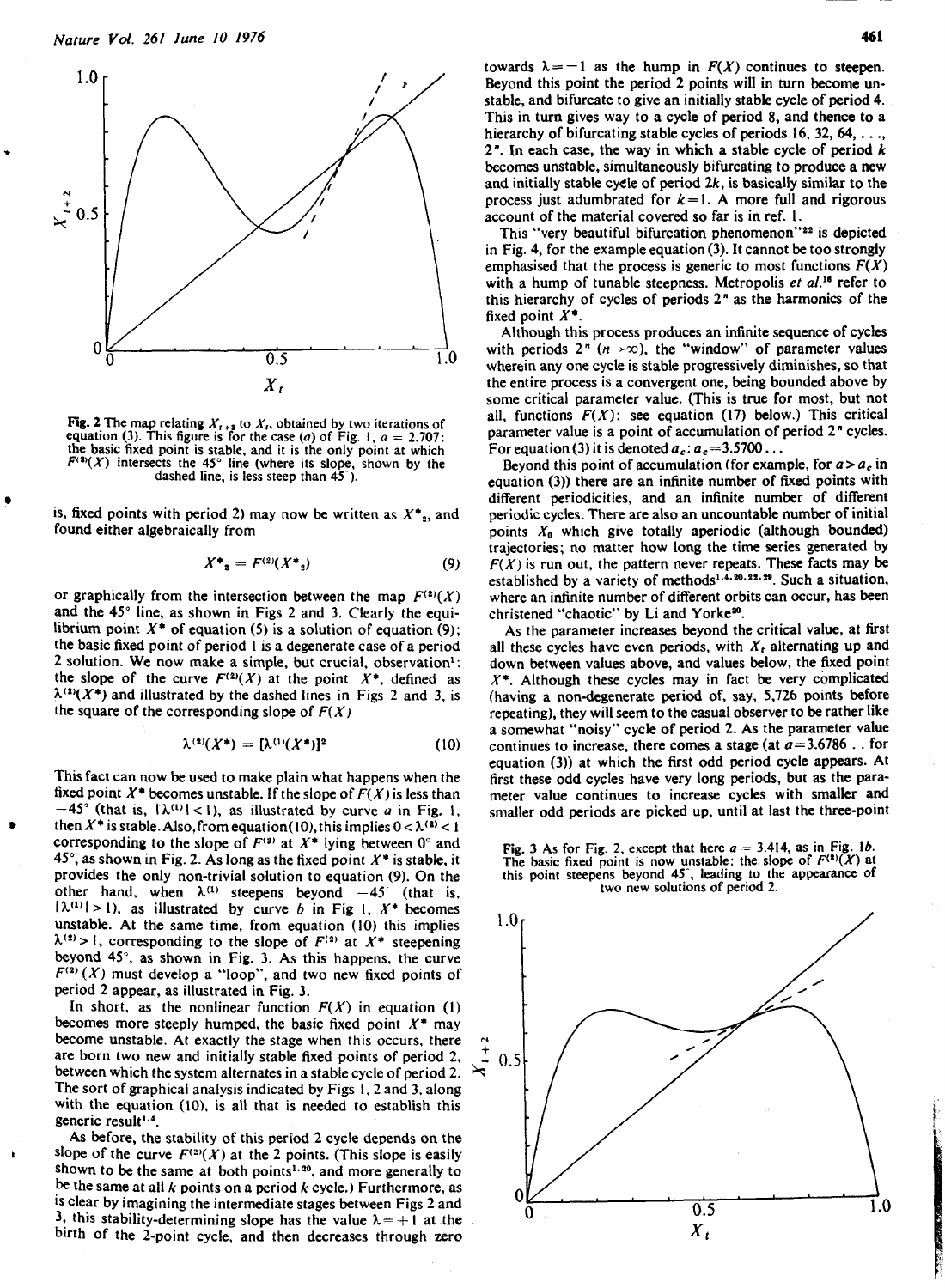



**Fig.** 4 This figure illustrates some of the stable (--) and arise by bifurcation processes in equation (1) in general, and<br>equation (3) in particular. To the left, the basic stable fixed point<br>becomes unstable and gives rise by a succession of pitchfork<br>bifurcations to stable harm cycles is stable beyond a = 3.5700. To the right, the two period 3 cycles appear by tangent bifurcation: one is initially unstable; the other is initially stable, but becomes unstable and gives way to stable harmonics of period  $3 \times 2$ ", which have a point of accumulation at  $a = 3.8495$ . Note the change in scale on the *a* axis, needed to put both examples on the same figure. There are infinitely many other such windows, based on cycles of higher periods.

cycle appears (at *a=3.8284* . . for equation *(3)).* Beyond this point, there are cycles with every integer period, as well as an uncountable number of asymptotically aperiodic trajectories: Li and Yorke<sup>20</sup> entitle their original proof of this result "Period Three Implies Chaos".

The term "chaos" evokes an image of dynamical trajectories which are indistinguishable from some stochastic process. Numerical simulations<sup>12,15,21,23,25</sup> of the dynamics of equation *(3), (4)* and other similar equations tend to confirm this impression. But, for smooth and "sensible" functions  $F(X)$  such as in equations *(3)* and *(4),* the underlying mathematical fact is that for any specified parameter value there is one unique cycle that is stable, and that attracts essentially all initial points $22.29$  (see ref. *4,* appendix A, for a simple and lucid exposition). That is, there is one cycle that "owns" almost all initial points; the remaining infinite number of other cycles, along with the asymptotically aperiodic trajectories, own a set of points which, although uncountable, have measure zero.

As is made clear by Tables *3* and *4* below, any one particular stable cycle is likely to occupy an extraordinarily narrow window of parameter values. This fact, coupled with the long time it is likely to take for transients associated with the initial

#### *Nature Vol. 261 June* **10 I976**

conditions to damp out, means that in practice the unique cycle is unlikely to be unmasked, and that a stochastic description of the dynamics is likely to be appropriate, in spite of the underlying deterministic structure. This point is pursued further under the heading "practical applications", below.

The main messages of this section are summarised in Table I, which sets out the various domains of dynamical behaviour of the equations *(3)* and *(4)* as functions of the parameters, a and **r** respectively, that determine the severity of the nonlinear response. These properties can be understood qualitatively in a graphical way, and are generic to any well behaved  $F(X)$  in equation *(1).* 

We now proceed to a more detailed discussion of the mathematical structure of the chaotic regime for analytical functions, and then to the practical problems alluded to above and to a consideration of the behavioural peculiarities exhibited by nonanalytical functions (such as those in the two right hand columns of Table 1).

#### **Fine structure of the chaotic regime**

We have seen how the original fixed point  $X^*$  bifurcates to give harmonics of period  $2^n$ . But how do new cycles of period  $k$ arise ?

The general process is illustrated in Fig. *5,* which shows how period *3* cycles originate. By an obvious extension of the notation introduced in equation (8). populations three generations apart are related by

$$
X_{t+3} = F^{(3)}(X_t) \tag{11}
$$

If the hump in  $F(X)$  is sufficiently steep, the threefold iteration will produce a function  $F^{(3)}(X)$  with 4 humps, as shown in Fig. 5 for the  $F(X)$  of equation (3). At first (for  $a < 3.8284$ ... in equation *3)* the *45"* line intersects this curve only at the single point X\* (and at *X=O),* as shown by the solid curve in Fig. *5.*  As the hump in  $F(X)$  steepens, the hills and valleys in  $F^{(3)}(X)$ become more pronounced, until simultaneously the first two valleys sink and the final hill rises to touch the *45'* line, and then to intercept it at 6 new points, as shown by the dashed curve in Fig. *5.* These 6 points divide into two distinct three-point cycles. As can be made plausible by imagining the intermediate stages in Fig. *5,* it can be shown that the stability-determining slope of  $F^{(3)}(X)$  at three of these points has a common value, which is  $\lambda^{(3)} = +1$  at their birth, and thereafter steepens beyond  $+ 1$ : this period 3 cycle is never stable. The slope of  $F^{(3)}(X)$  at the other three points begins at  $\lambda^{(3)} = -1$ , and then decreases towards zero, resulting in a stable cycle of period 3. As  $F(X)$ continues to steepen, the slope  $\lambda^{(3)}$  for this intially stable three-point cycle decreases beyond  $-1$ ; the cycle becomes unstable, and gives rise by the bifurcation process discussed in the previous section to stable cycles of period 6, *12, 24,* . . ., *3x2".* This birth of a stable and unstable pair of period *3*  cycles, and the subsequent harmonics which arise as the initially stablecycle becomes unstable, are illustrated to the right of Fig. *4.* 

| Table 1 Summary of the way various "single-hump" functions $F(X)$ , from equation (1), behave in the chaotic region, distinguishing the dynamical |  |
|---------------------------------------------------------------------------------------------------------------------------------------------------|--|
| properties which are generic from those which are not                                                                                             |  |

e

| The function $F(X)$<br>of equation $(1)$       | $aX(1-X)$ | $X \exp[r(1-X)]$ | $aX$ : if $X < \frac{1}{2}$<br>$a(1-X)$ ; if $X > \frac{1}{2}$ | $\lambda X$ : if $X$ <1<br>$\lambda X^{1-b}$ ; if $X>1$ |
|------------------------------------------------|-----------|------------------|----------------------------------------------------------------|---------------------------------------------------------|
| Tunable parameter                              | a         |                  | a                                                              |                                                         |
| Fixed point becomes unstable                   | 3.0000    | 2.0000           | $0.000*$                                                       | 2.0000                                                  |
| "Chaotic" region begins                        |           |                  |                                                                |                                                         |
| [point of accumulation of cycles of period 2"] | 3.5700    | 2.6924           | 1.0000                                                         | 2.0000                                                  |
| First odd-period cycle appears                 | 3.6786    | 2.8332           | 1.4142                                                         | 2.6180                                                  |
| Cycle with period 3 appears                    |           |                  |                                                                |                                                         |
| [and therefore every integer period present]   | 3.8284    | 3.1024           | 1.6180                                                         | 3.0000                                                  |
| "Chaotic" region ends                          | 4.0000+   | න‡               | 2.000+                                                         | ∞1                                                      |
| Are there stable cycles in the chaotic region? | Yes       | Yes              | No                                                             | No.                                                     |

Below this *a* value,  $X = 0$  is stable.

All solutions are attracted to  $-\infty$  for *a* values beyond this.

1 In practice, as *r* or **h** becomcs large enough, X will eventually be carried so low as to be effectively zero, thus producing extinction in models of biological populations.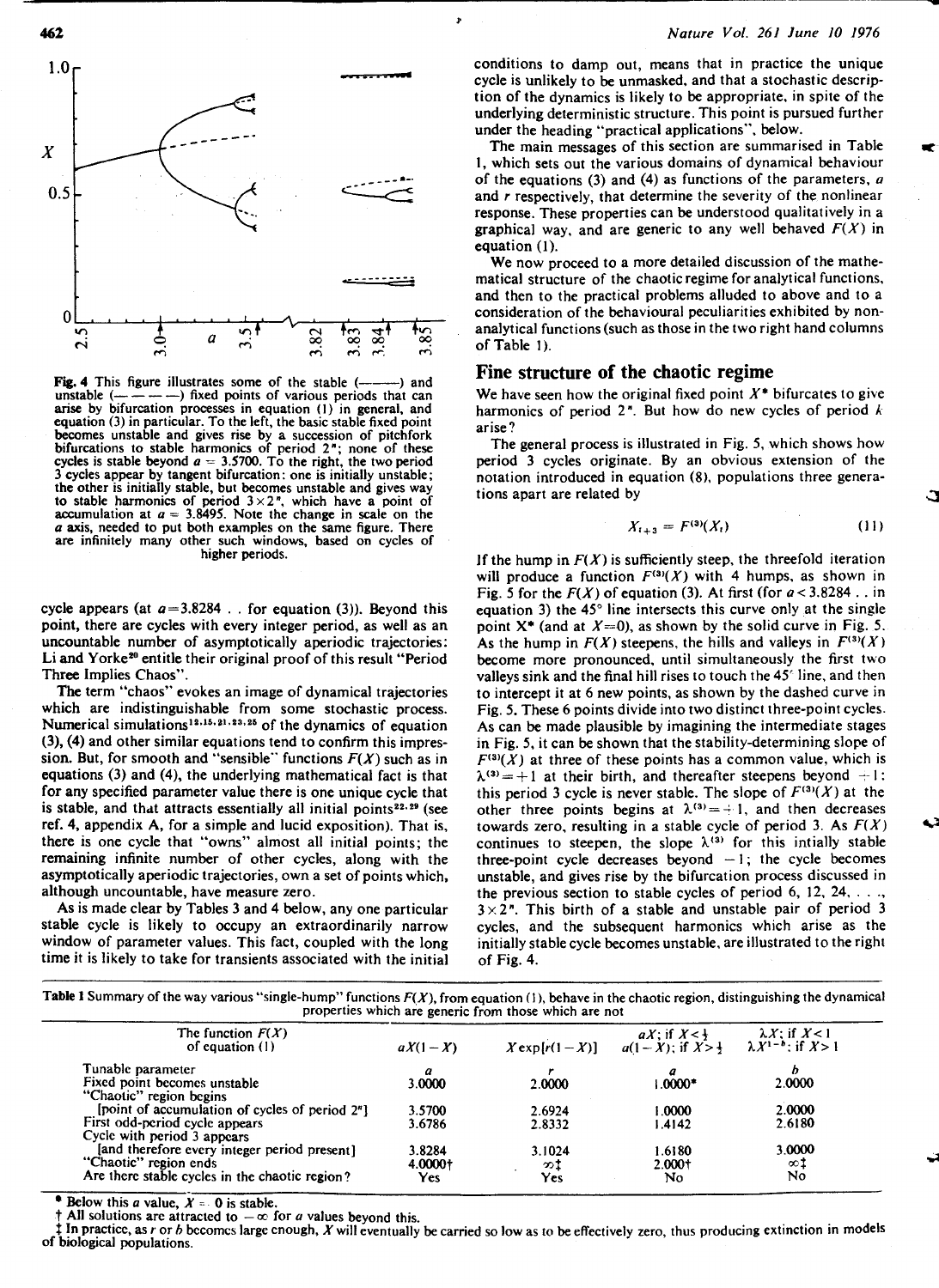Table 2 Catalogue of the number of periodic points, and of the various cycles (with periods  $k = 1$  up to 12), arising from equation (1) with a single-humped function  $F(X)$ 

|                                                                                                                               |  |    |    |    |     |     |     | 10    |       |       |
|-------------------------------------------------------------------------------------------------------------------------------|--|----|----|----|-----|-----|-----|-------|-------|-------|
| Possible total number of points with period $k$                                                                               |  | 16 | 32 | 64 | 128 | 256 | 512 | 1.024 | 2.048 | 4.096 |
| Possible total number of points with non-degenerate<br>period k                                                               |  | 12 | 30 | 54 | 126 | 240 | 504 | 990   | 2.046 | 4.020 |
| Total number of cycles of period $k$ , including those which<br>are degenerate and/or harmonics and/or never locally stable 2 |  |    |    | 14 | 20  | 36  | 60  | 108   | 188   | 352   |
| Total number of non-degenerate cycles (including harmonics<br>and unstable cycles)                                            |  |    |    |    | 18  | 30  | 56  | 99    | 186   | 335   |
| Total number of non-degenerate, stable cycles (including<br>harmonics)                                                        |  |    |    |    |     | 16  | 28  | 51    | 93    | 170   |
| Total number of non-degenerate, stable cycles whose basic<br>period is $k$ (that is, excluding harmonics)                     |  |    |    |    | Q   | 14  | 28  | 48    | 93    | 165   |

There are, therefore, two basic kinds of bifurcation processes<sup>1.4</sup> for first order difference equations. Truly new cycles of period  $k$  arise in pairs (one stable, one unstable) as the hills and valleys of higher iterates of  $F(X)$  move, respectively, up and down to intercept the 45° line, as typified by Fig. 5. Such cycles are born at the moment when the hills and valleys become tangent to the 45° line, and the initial slope of the curve  $F^{(k)}$ at the points is thus  $\lambda^{(k)} = +1$ : this type of bifurcation may be called<sup>1,4</sup> a tangent bifurcation or a  $\lambda = +1$  bifurcation. Conversely, an originally stable cycle of period  $k$  may become unstable as  $F(X)$  steepens. This happens when the slope of  $F^{(k)}$ at these period k points steepens beyond  $\lambda^{(k)} = -1$ , whereupon a new and initially stable cycle of period  $2k$  is born in the way typified by Figs 2 and 3. This type of bifurcation may be called a pitchfork bifurcation (borrowing an image from the left hand side of Fig. 4) or a  $\lambda = -1$  bifurcation<sup>1.4</sup>.

Putting all this together, we conclude that as the parameters in  $F(X)$  are varied the fundamental, stable dynamical units are cycles of basic period  $k$ , which arise by tangent bifurcation, along with their associated cascade of harmonics of periods  $k2$ ", which arise by pitchfork bifurcation. On this basis, the constant equilibrium solution  $X^*$  and the subsequent hierarchy of stable cycles of periods **2"** is merely a special case, albeit a conspicuously important one (namely  $k=1$ ), of a general phenomenon. In addition, remember<sup>1,4,22,29</sup> that for sensible, analytical functions (such as, for example, those in equations (3) and (4)) there is a unique stable cycle for each value of the parameter in  $F(X)$ . The entire range of parameter values  $(1 < a < 4$  in equation (3),  $0 < r$  in equation (4)) may thus be regarded as made up of infinitely many windows of parameter

**3 Fig.** 5 The relationship between  $X_{t+3}$  and  $X_t$ , obtained by three iterations of equation (3). The solid curve is for  $a = 3.7$ , and only intersects the  $45^{\circ}$  line once. As  $\overline{a}$  increases, the hills and valleys become more pronounced. The dashed curve is for  $a = 3.9$ , and six new period 3 points have appeared (arranged as two cycles, each of period 3).



values-some large, some unimaginably small-each corresponding to a single one of these basic dynamical units. Tables 3 and 4, below, illustrate this notion. These windows are divided from each other by points (the points of accumulation of the harmonics of period  $k2$ ") at which the system is truly chaotic, with no attractive cycle: although there are infinitely many such special parameter values, they have measure zero on the interval of all values.

How are these various cycles arranged along the interval of relevant parameter values? This question has to my knowledge been answered independently by at least 6 groups of people, who have seen the problem in the context of combinatorial theory<sup>16,30</sup>, numerical analysis<sup>13,14</sup>, population biology<sup>1</sup>, and dynamical systems theory<sup>22.31</sup> (broadly defined).

A simple-minded approach (which has the advantage of requiring little technical apparatus, and the disadvantage of being rather clumsy) consists of first answering the question, how many period  $k$  points can there be? That is, how many distinct solutions can there be to the equation

$$
X^* = F^{(k)}(X^*))
$$
 (12)

If the function  $F(X)$  is sufficiently steeply humped, as it will be once the parameter values are sufficiently large, each successive iteration doubles the number of humps, so that  $F^{(k)}(X)$  has  $2^{k-1}$  humps. For large enough parameter values, all these hills and valleys will intersect the  $45^\circ$  line, producing  $2^k$  fixed points of period k. These are listed for  $k \le 12$  in the top row of Table 2. Such a list includes degenerate points of period  $k$ , whose period is a submultiple of  $k$ ; in particular, the two period 1 points  $(X=0$  and  $X^*$ ) are degenerate solutions of equation (12) for all  $k$ . By working from left to right across Table 2, these degenerate points can be subtracted out, to leave the total number of nondegenerate points of basic period  $k$ , as listed in the second row of Table 2. More sophisticated ways of arriving at this result are given elsewhere<sup>13.14.16.22.30</sup>,<sup>31</sup>.

For example, there eventually are  $2<sup>6</sup>=64$  points with period 6. These include the two points of period 1, the period 2 "harmonic" cycle, and the stable and unstable pair of triplets of points with period 3, for a total of 10 points whose basic period is a submultiple of 6; this leaves 54 points whose basic period is 6.

The  $2^k$  period k points are arranged into various cycles of period  $k$ , or submultiples thereof, which appear in succession by either tangent or pitchfork bifurcation as the parameters in  $F(X)$  are varied. The third row in Table 2 catalogues the total number of distinct cycles of period  $k$  which so appear. In the fourth row14, the degenerate cycles are subtracted out, to give the total number of non-degenerate cycles of period  $k$ : these numbers must equal those of the second row divided by  $k$ . This fourth row includes the (stable) harmonics which arise by pitchfork bifurcation, and the pairs of stable-unstable cycles arising by tangent bifurcation. By subtracting out the cycles which are unstable from birth, the total number of possible stable cycles is given in row five; these figures can also **be**  obtained by less pedestrian methods<sup>13,16.30</sup>. Finally we may subtract out the stable cycles which arise by pitchfork bifurcation, as harmonics of some simpler cycle, to arrive at the final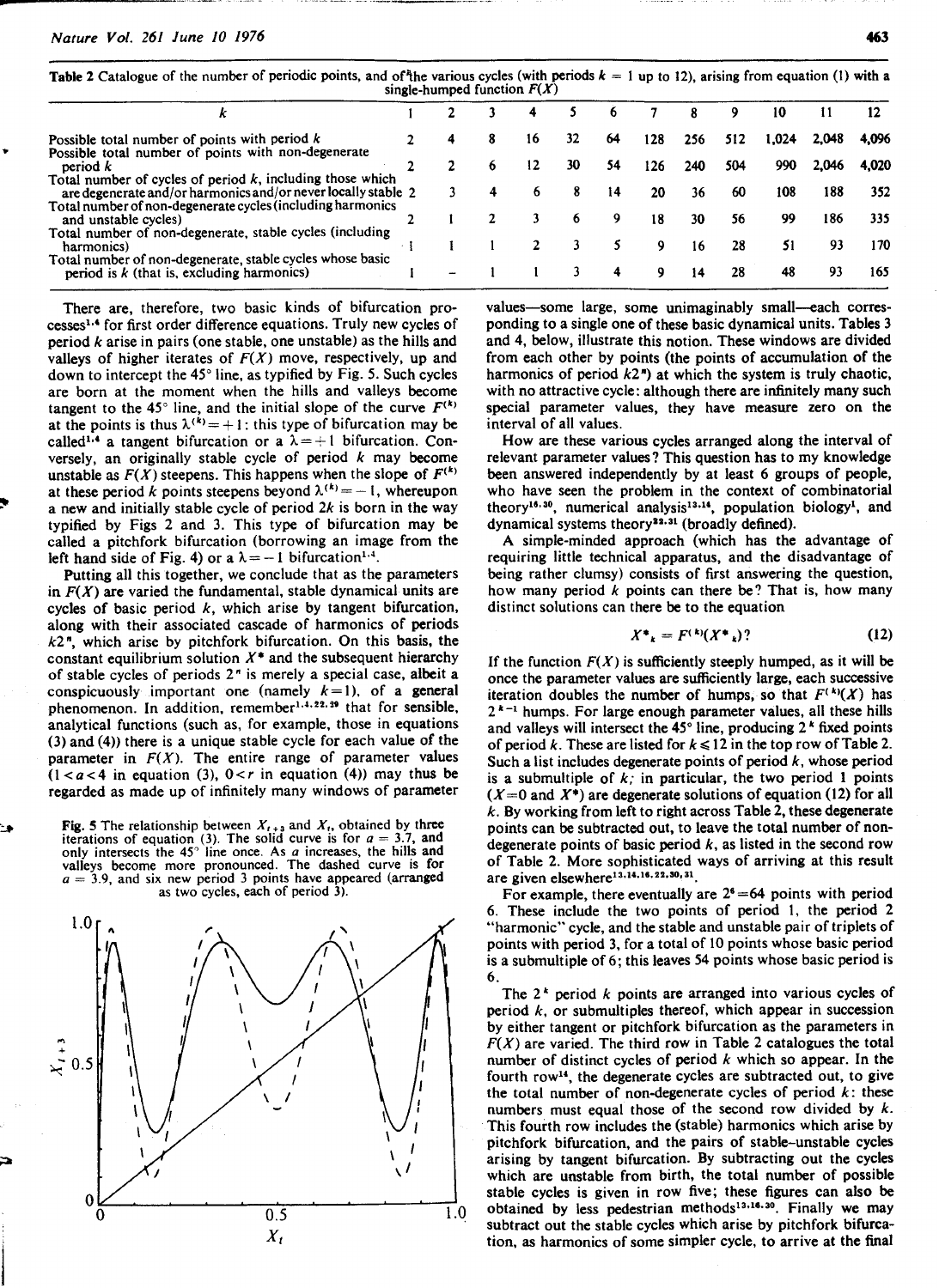|                                                | <i>a</i> value at which:     |                                 | Subsequent cascade<br>of "harmonics" with | Width of the range<br>of <i>a</i> values over<br>which the basic cycle, |  |
|------------------------------------------------|------------------------------|---------------------------------|-------------------------------------------|-------------------------------------------------------------------------|--|
| Period of<br>basic cycle                       | Basic cycle<br>first appears | Basic cycle<br>becomes unstable | period $k2$ " all<br>become unstable      | or one of its harmonics,<br>is attractive                               |  |
|                                                | 1.0000                       | 3.0000                          | 3.5700                                    | 2.5700                                                                  |  |
|                                                | 3.8284                       | 3.8415                          | 3.8495                                    | 0.0211                                                                  |  |
|                                                | 3.9601                       | 3.9608                          | 3.9612                                    | 0.0011                                                                  |  |
|                                                | 3.7382                       | 3.7411                          | 3.7430                                    | 0.0048                                                                  |  |
|                                                | 3.9056                       | 3.9061                          | 3.9065                                    | 0.0009                                                                  |  |
|                                                | 3.99026                      | 3.99030                         | 3.99032                                   | 0.00006                                                                 |  |
| $5(a)$<br>$5(b)$<br>$5(c)$<br>$6(a)$<br>$6(b)$ | 3.6265                       | 3.6304                          | 3.6327                                    | 0.0062                                                                  |  |
|                                                | 3.937516                     | 3.937596                        | 3.937649                                  | 0.000133                                                                |  |
| 6(c)                                           | 3.977760                     | 3.977784                        | 3.977800                                  | 0.000040                                                                |  |
| 6(d)                                           | 3.997583                     | 3.997585                        | 3.997586                                  | 0.000003                                                                |  |

**P** 

row in Table 2, which lists the number of stable cycles whose basic period is  $k$ .

Returning to the example of period 6, we have already noted the five degenerate cycles whose periods are submultiples of 6. The remaining 54 points are parcelled out into one cycle of period 6 which arises as the harmonic of the only stable threepoint cycle, and four distinct pairs of period 6 cycles (that is, four initially stable ones and four unstable ones) which arise by successive tangent bifurcations. Thus, reading from the foot of the column for period 6 in Table 2, we get the numbers 4, 5, 9, 14.

Using various labelling tricks, or techniques from combinatorial theory, it is also possible to give a generic list of the order in which the various cycles appear<sup>1,13,16,22</sup>. For example, the basic stable cycles of periods 3, **5,** 6 (of which there are respectively 1, 3, 4) must appear in the order 6, 5, 3, 5, 6, 6, 5, 6: compare Tables 3 and 4. Metropolis et al.<sup>16</sup> give the explicit such **generic** list for all cycles of period  $k \le 11$ .

As a corollary it follows that, given the most recent cycle to appear, it is possible (at least in principle) to catalogue all the cycles which have appeared up to this point. An especially elegant way of doing this is given by Smale and Williams<sup>22</sup>. who show, for example, that when the stable cycle of period 3 first originates, the total number of other points with periods  $k$ ,  $N_k$ , which have appeared by this stage satisfy the Fibonacci series, Nk=2, 4, **5,** 8, 12, 19, 30, 48, **77,** 124, 200, 323 for  $k=1, 2, \ldots, 12$ : this is to be contrasted with the total number of points of period  $k$  which will eventually appear (the top row of Table 2) as  $F(X)$  continues to steepen.

Such catalogues of the total number of fixed points, and of their order of appearance, are relatively easy to construct. For any particular function  $F(X)$ , the numerical task of finding the windows of parameter values wherein any one cycle or its harmonics is stable is, in contrast, relatively tedious and inelegant. Before giving such results, two critical parameter values of special significance should be mentioned.

Hoppensteadt and Hyman<sup>21</sup> have given a simple graphical method for locating the parameter value in the chaotic regime at which the first odd period cycle appears. Their analytic recipe is as follows. Let  $\alpha$  be the parameter which tunes the steepness of  $F(X)$  (for example,  $\alpha = a$  for equation (3),  $\alpha = r$  for equation (4)),  $X^*(\alpha)$  be the fixed point of period 1 (the nontrivial solution of equation (5)), and  $X_{max}(\alpha)$  the maximum value attainable from iterations of equation (1) (that is, the value of  $F(X)$  at its hump or stationary point). The first odd period cycle appears for that value of  $\alpha$  which satisfies<sup>21.31</sup>

$$
X^{\ast}(\alpha) = F^{(2)}(X_{max}(\alpha)) \qquad (13)
$$

As mentioned above, another critical value is that where the period 3 cycle first appears. This parameter value may be found numerically from the solutions of the third iterate of equation (1): for equation (3) it is<sup>14</sup>  $a = 1 + \sqrt{8}$ .

Myrberg<sup>13</sup> (for all  $k \le 10$ ) and Metropolis et al.<sup>16</sup>. (for all  $k \le 7$ ) have given numerical information about the stable cycles in equation (3). They do not give the windows of parameter values. but only the single value at which a given cycle is maximally stable: that is, the value of  $a$  for which the stabilitydetermining slope of  $F^{(k)}(X)$  is zero,  $\lambda^{(k)}=0$ . Since the slope of the k-times iterated map  $F^{(k)}$  at any point on a period k cycle is simply equal to the product of the slopes of  $F(X)$  at each of the points  $X^*$  on this cycle<sup>1,8,20</sup>, the requirement  $\lambda^{(k)}=0$ implies that  $X = A$  (the stationary point of  $F(X)$ , where  $\lambda^{(1)} = 0$ ) is one of the periodic points in question, which considerably simplifies the numerical calculations.

For each basic cycle of period  $k$  (as catalogued in the last row of Table 2), it is more interesting to know the parameter values at which: (1) the cycle first appears (by tangent bifurcation); (2) the basic cycle becomes unstable (giving rise by successive pitchfork bifurcations to a cascade of harmonics of periods  $k2$ "); (3) all the harmonics become unstable (the point of accumulation of the period  $k2$ " cycles). Tables 3 and 4 extend the work of May and Oster', to give this numerical information for equations (3) and (4), respectively. (The points of accumulation are not ground out mindlessly, but are calculated by a rapidly convergent iterative procedure, see ref. I, appendix A.) Some of these results have also been obtained by Gumowski and Mira<sup>32</sup>.

#### **Practical problems**

Referring to the paradigmatic example of equation (3), we can now see that the parameter interval  $1 < a < 4$  is made up of a one-dimensional mosaic of infinitely many windows of a-values. in each of which a unique cycle of period  $k$ , or one of its harmonics, attracts essentially all initial points. Of these windows, that for  $1 < a < 3.5700$ . corresponding to  $k=1$  and its harmonics is by far the widest and most conspicuous. Beyond the first point of accumulation, it can be seen from Table 3 that these windows are narrow, even for cycles of quite low periods, and the windows rapidly become very tiny as  $k$  increases.

As a result, there develops a dichotomy between the underlying mathematical behaviour (which is exactly determinable) and the "commonsense" conclusions that one would draw from numerical simulations. If the parameter  $a$  is held constant at one value in the chaotic region, and equation (3) iterated for an arbitrarily large number of generations, a density plot of the observed values of  $X<sub>t</sub>$  on the interval 0 to 1 will settle into k equal spikes (more precisely, delta functions) corresponding to the  $k$  points on the stable cycle appropriate to this  $a$ -value. But for most a-values this cycle will have a fairly large period, and moreover it will typically take many thousands of generations before the transients associated with the initial conditions are damped out: thus the density plot produced by numerical simulations usually looks like a sample of points taken from some continuous distribution.

An especially interesting set of numerical computations are due to Hoppensteadt (personal communication) who has combined many iterations to produce a density plot of **X,** for each one of a sequence of a-values, gradually increasing from **3.5700** . . to 4. These results are displayed as a movie. As can be expected from Table 3, some of the more conspicuous cycles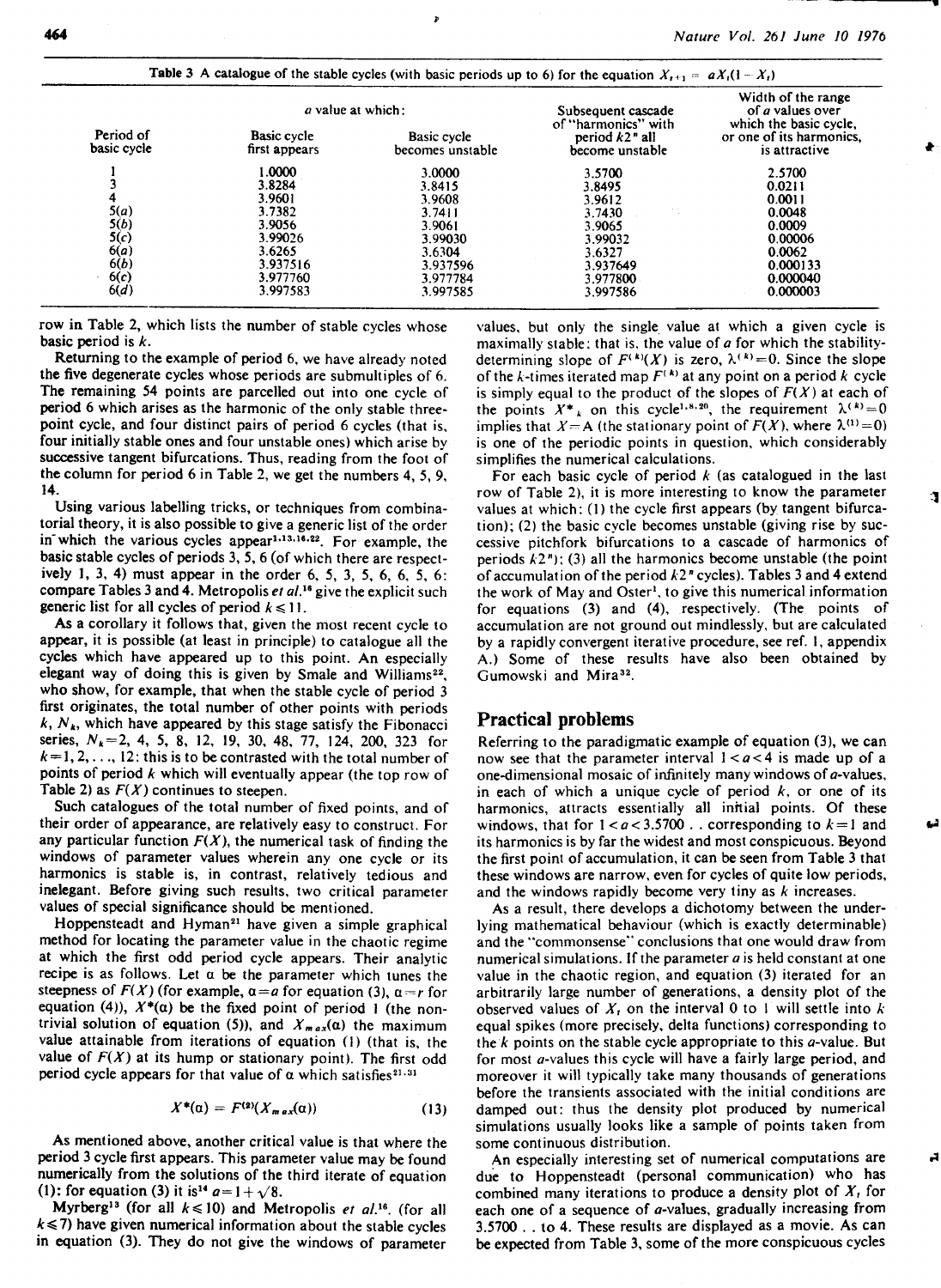do show up as sets of delta functions: the 3-cycle and its first few harmonics; the first 5-cycle; the first 6-cycle. But for most values of a the density plot looks like the sample function of a random process. This is particularly true in the neighbourhood of the *a*-value where the first odd cycle appears  $(a=3.6786)$ ... and again in the neighbourhood of  $a=4$ : this is not surprising, because each of these locations is a point of accumulation of points of accumulation. Despite the underlying discontinuous changes in the periodicities of the stable cycles, the observed density pattern tends to vary smoothly. For example, as **n**  increases toward the value at which the 3-cycle appears, the density plot tends to concentrate around three points, and it smoothly diffuses away from these three points after the 3-cycle and all its harmonics become unstable.

I think the most interesting mathematical problem lies in designing a way to construct some approximate and "effectively continuous" density spectrum, despite the fact that the exact density function is determinable and is always a set of delta functions. Perhaps such techniques have already been developed in ergodic theory<sup>33</sup> (which lies at the foundations of statistical mechanics), as for example in the use of "coarsegrained observers". I do not know.

Such an effectively stochastic description of the dynamical properties of equation (4) for large r has been provided<sup>28</sup>, albeit by ,tactical tricks peculiar to that equation rather than by any general method. As r increases beyond about 3, the trajectories generated by this equation are, to an increasingly good approximation, almost periodic with period  $(1/r)$  exp( $r-1$ ).

The opinion I am airing in this section is that although the exquisite fine structure of the chaotic regime is mathematically fascinating, it is irrelevant for most practical purposes. What seems called for is some effectively stochastic description of the deterministic dynamics. Whereas the various statements about the different cycles and their order of appearance can be made in generic fashion, such stochastic description of the actual dynamics will be quite different for different  $F(X)$ : witness the difference between the behaviour of equation (4), which for large r is almost periodic "outbreaks" spaced many generations apart, versus the behaviour of equation (3), which for  $a \rightarrow 4$  is not very different from a series of Bernoulli coin flips.

#### **Mathematical curiosities**

les

AS discussed above, the essential reason for the existence of a succession of stable cycles throughout the "chaotic" regime is that as each new pair of cycles is born by tangent bifurcation **(see** Fig. 5). one of them is at first stable, by virtue of the way the smoothly rounded hills and valleys intercept the 45° line. For analytical functions  $F(X)$ , the only parameter values for which the density plot or "invariant measure" is continuous and truly ergodic are at the points of accumulation of harmonics, which divide one stable cycle from the next. Such exceptional parameter values have found applications, for example, in the use of equation (3) with  $a=4$  as a random number generator<sup>34,35</sup>: it has a continuous density function proportional to  $[X(1-X)]^{-\frac{1}{2}}$  in the interval  $0 < X < 1$ .

Non-analytical functions  $F(X)$  in which the hump is in fact a spike provide an interesting special case. Here we may imagine spikey hills and valleys moving to intercept the 45° line in Fig. 5, and it may be that both the cycles born by tangent bifurcation are unstable from the outset (one having  $\lambda^{(k)} > 1$ , the other  $\lambda^{(k)}$  < -1), for all  $k > 1$ . There are then no stable cycles in the chaotic regime, which is therefore literally chaotic with a continuous and truly ergodic density distribution function.

One simple example is provided by

$$
X_{t+1} = aX_t; \text{ if } X_t < \frac{1}{2}
$$
  
\n
$$
X_{t+1} = a(1-X_t); \text{ if } X_t > \frac{1}{2}
$$
\n(14)

defined on the interval  $0 < X < 1$ . For  $0 < a < 1$ , all trajectories are attracted to  $X=0$ ; for  $1 < a < 2$ , there are infinitely many periodic orbits, along with an uncountable number of aperiodic trajectories, none of which are locally stable. The first odd period cycle appears at  $a=\sqrt{2}$ , and all integer periods are represented beyond  $a=(1+\sqrt{5})/2$ . Kac<sup>36</sup> has given a careful discussion of the case  $a=2$ . Another example, this time with an extensive biological pedigree<sup> $1-x$ </sup>, is the equation

$$
X_{t+1} = \lambda X_t; \text{ if } X_t < 1
$$
  
\n
$$
X_{t+1} = \lambda X_t^{1-b}; \text{ if } X_t > 1
$$
\n(15)

If  $\lambda > 1$  this possesses a globally stable equilibrium point for  $b < 2$ . For  $b > 2$  there is again true chaos, with no stable cycles: the first odd cycle appears at  $b=(3+\sqrt{5})/2$ , and all integer periods are present beyond  $b=3$ . The dynamical properties of equations (14) and (15) are summarised to the right of Table 2.

The absence of analyticity is a necessary, but not a sufficient, condition for truly random behaviour<sup>31</sup>. Consider, for example,

$$
X_{t+1} = (a/2)X_t; \text{ if } X_t < \frac{1}{2}
$$
  
 
$$
X_{t+1} = aX_t(1-X_t); \text{ if } X_t > \frac{1}{2}
$$
 (16)

This is the parabola of equation (3) and Fig. 1, but with the left hand half of  $F(X)$  flattened into a straight line. This equation does possess windows of a values, each with its own stable cycle, as described generically above. The stability-determining slopes  $\lambda^{(k)}$  vary, however, discontinuously with the parameter a, and the widths of the simpler stable regions are narrower than for equation (3): the fixed point becomes unstable at  $a=3$ ; the point of accumulation of the subsequent harmonics is at  $a=3.27$  . .; the first odd cycle appears at  $a=3.44$  . .; the 3-point cycle at  $a=3.67$ . . (compare the first column in Table 1).

These eccentricities of behaviour manifested by nonanalytical functions may be of interest for exploring formal questions in ergodic theory. I think, however, that they have no relevance to models in the biological and social sciences, where functions such as  $F(X)$  should be analytical. This view is elaborated elsewhere<sup>37</sup>.

As a final curiosity, consider the equation

$$
X_{t+1} = \lambda X_t [1 + X_t]^{-\beta}
$$
 (17)

|           |                                                |                                     | r value at which:                      | Subsequent cascade<br>of "harmonics" with                    | Width of the range<br>of r values over<br>with the basic cycle, |  |  |
|-----------|------------------------------------------------|-------------------------------------|----------------------------------------|--------------------------------------------------------------|-----------------------------------------------------------------|--|--|
|           | Period of<br>basic cycle                       | <b>Basic cycle</b><br>first appears | <b>Basic cycle</b><br>becomes unstable | period $k2$ <sup><math>n</math></sup> all<br>become unstable | or one of its harmonics,<br>is attractive                       |  |  |
|           |                                                | 0.0000                              | 2.0000                                 | 2.6924                                                       | 2.6924                                                          |  |  |
| Africa 14 |                                                | 3.1024                              | 3.1596                                 | 3.1957                                                       | 0.0933                                                          |  |  |
|           |                                                | 3.5855                              | 3.6043                                 | 3.6153                                                       | 0.0298                                                          |  |  |
|           | 5(a)                                           | 2.9161                              | 2.9222                                 | 2.9256                                                       | 0.0095                                                          |  |  |
|           | 5(b)                                           | 3.3632                              | 3.3664                                 | 3.3682                                                       | 0.0050                                                          |  |  |
|           |                                                | 3.9206                              | 3.9295                                 | 3.9347                                                       | 0.0141                                                          |  |  |
|           |                                                | 2.7714                              | 2.7761                                 | 2.7789                                                       | 0.0075                                                          |  |  |
|           |                                                | 3.4558                              | 3.4563                                 | 3.4567                                                       | 0.0009                                                          |  |  |
|           |                                                | 3.7736                              | 3.7745                                 | 3.7750                                                       | 0.0014                                                          |  |  |
|           | $5(c)$<br>$6(a)$<br>$6(b)$<br>$6(c)$<br>$6(d)$ | 4.1797                              | 4.1848                                 | 4.1880                                                       | 0.0083                                                          |  |  |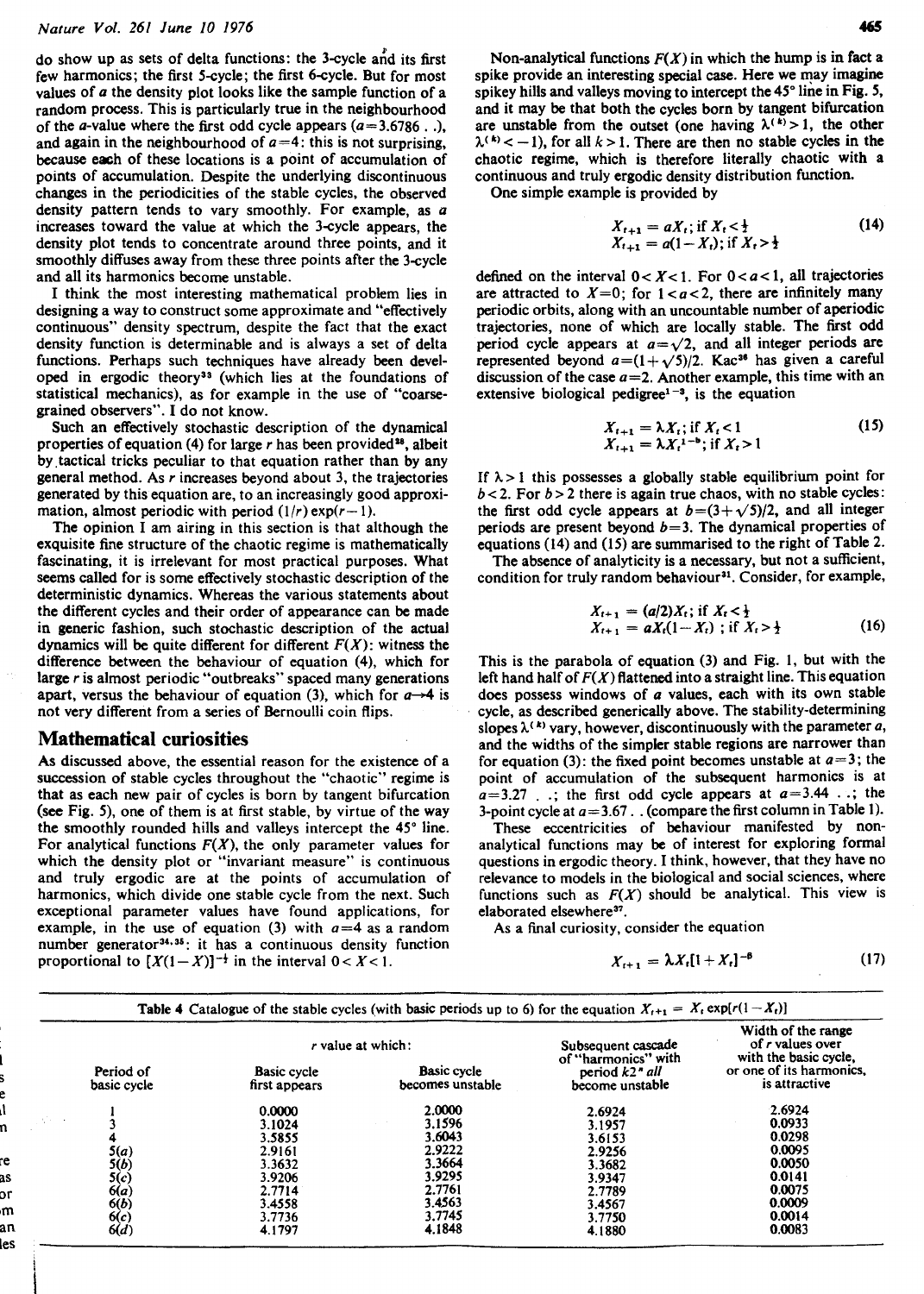

Fig. 6 The solid lines demarcate the stability domains for the density dependence parameter,  $\beta$ , and the population growth rate,  $\lambda$ , in equation (17); the dashed line shows where 2-point cycles give way to higher cycles of period  $2<sup>n</sup>$ . The solid circles come from analyses of life table data on field populations, and the open circles from laboratory populations (from ref. 3, after ref. 39).

This has been used to fit a considerable amount of data on insect populations<sup>38,39</sup>. Its stability behaviour, as a function of the two parameters  $\lambda$  and  $\beta$ , is illustrated in Fig. 6. Notice that for  $\lambda$  < 7.39 . . there is a globally stable equilibrium point for all  $\beta$ ; for 7.39.  $\lambda < 12.50$ . this fixed point becomes unstable for sufficiently large  $\beta$ , bifurcating to a stable 2-point cycle which is the solution for all larger  $\beta$ ; as  $\lambda$  increases through the range  $12.50$   $\ldots$  <  $\lambda$  <  $14.77$   $\ldots$  various other harmonics of period 2" appear in turn. The hierarchy of bifurcating cycles of period 2" is thus truncated, and the point of accumulation and subsequent regime of chaos is not achieved (even for arbitrarily large  $\beta$ ) until  $\lambda > 14.77$  . . .

#### **Applications**

The fact that the simple and deterministic equation (1) can possess dynamical trajectories which look like some sort of random noise has disturbing practical implications. It means, for example, that apparently erratic fluctuations in the census data for an animal population need not necessarily betoken either the vagaries of an unpredictable environment or sampling errors: they may simply derive from a rigidly deterministic population growth relationship such as equation (1). This point is discussed more fully and carefully elsewhere<sup>1</sup>.

Alternatively, it may be observed that in the chaotic regime arbitrarily close initial conditions can lead to trajectories which, after a sufficiently long time, diverge widely. This means that, even if we have a simple model in which all the parameters are determined exactly, long term prediction is nevertheless impossible. In a meteorological context, Lorenz<sup>15</sup> has called this general phenomenon the "butterfly effect": even if the atmosphere could be described by a deterministic model in which all parameters were known, the fluttering of a butterfly's wings could alter the initial conditions, and thus (in the chaotic regime) alter the long term prediction.

Fluid turbulence provides a classic example where, as a parameter (the Reynolds number) is tuned in a set of deterministic equations (the Navier-Stokes equations), the motion can undergo an abrupt transition from some stable configuration (for example, laminar flow) into an apparently stochastic, chaotic regime. Various models, based on the Navier-Stokes differential equations, have been proposed as mathematical metaphors for this process<sup>15,40,41</sup>. In a recent review of the theory of turbulence, Martin<sup>42</sup> has observed that the one-

#### *Nature Vol. 261 June* **10 1976**

dimensional difference equation (1) may be useful in this context. Compared with the earlier models<sup>15,40,41</sup>, it has the disadvantage of being even more abstractly metaphorical, and the advantage of having a spectrum of dynamical behaviour which is more richly complicated yet more amenable to analytical investigation.  $\blacktriangle$  **a** 

A more down-to-earth application is possible in the use of equation (1) to fit data<sup>1.2.3.38.39.43</sup> on biological populations with discrete, non-overlapping generations, as is the case for many temperate zone arthropods. Figure 6 shows the parameter values  $\lambda$  and  $\beta$  that are estimated<sup>39</sup> for 24 natural populations and 4 laboratory populations when equation (17) is fitted to the available data. The figure also shows the theoretical stability domains: a stable point; its stable harmonics (stable cycles of period 2"); chaos. The natural populations tend to have stable equilibrium point behaviour. The laboratory populations tend to show oscillatory or chaotic behaviour; their behaviour may be exaggeratedly nonlinear because of the absence, in a laboratory setting, of many natural mortality factors. It is perhaps suggestive that the most oscillatory natural population (labelled **A** in Fig. 6) is the Colorado potato beetle, whose present relationship with its host plant lacks an evolutionary pedigree. These remarks are only tentative, and must be treated with caution for several reasons. Two of the main caveats are that there are technical difficulties in selecting and reducing the data, and that there are no single species populations in the natural world: to obtain a one-dimensional difference equation by replacing a population's interactions with its biological and physical environment by passive parameters (such as  $\lambda$  and  $\beta$ ) may do great violence to the reality.

Some of the many other areas where these ideas have found applications were alluded to in the second section, above $5^{-11}$ . One aim of this review article is to provoke applications in yet other fields.

#### **Related phenomena in higher dimensions**

Pairs of coupled, first-order difference equations (equivalent to a single second-order equation) have been investigated in several contexts<sup>4,44-46</sup>, particularly in the study of temperate zone arthropod prey-predator systems<sup>2-4,23,47</sup>. In these twodimensional systems, the complications in the dynamical behaviour are further compounded by such facts as: (1) even for analytical functions, there can be truly chaotic behaviour (as for equations (14) and (15) ), corresponding to so-called "strange attractors"; and (2) two or more different stable states (for example, a stable point and a stable cycle of period 3) can occur together for the same parameter values<sup>4</sup>. In addition, the manifestation of these phenomena usually requires less severe nonlinearities (less steeply humped  $F(X)$ ) than for the onedimensional case.

Similar systems of first-order ordinary differential equations, or two coupled first-order differential equations, have much simpler dynamical behaviour, made up of stable and unstable points and limit cycles<sup>48</sup>. This is basically because in continuous two-dimensional systems the inside and outside of closed curves can be distinguished; dynamic trajectories cannot cross each other. The situation becomes qualitatively more complicated, and in many ways analogous to first-order difference equations, when one moves to systems of three or more coupled, first-order ordinary differential equations (that is, three-dimensional systems of ordinary differential equations). Scanlon (personal communication) has argued that chaotic behaviour and "strange attractors", that is solutions which are neither points nor periodic orbits<sup>48</sup>, are typical of such systems. Some well studied examples arise in models for reaction-diffusion systems in chemistry and biology<sup>49</sup>, and in the models of Lorenz<sup>15</sup> (three dimensions) and Ruelle and Takens<sup>40</sup> (four dimensions) referred to above. The analysis of these systems is, by virtue of their higher dimensionality, much less transparent than for equation **(1).** 

An explicit and rather surprising example of a system which

466